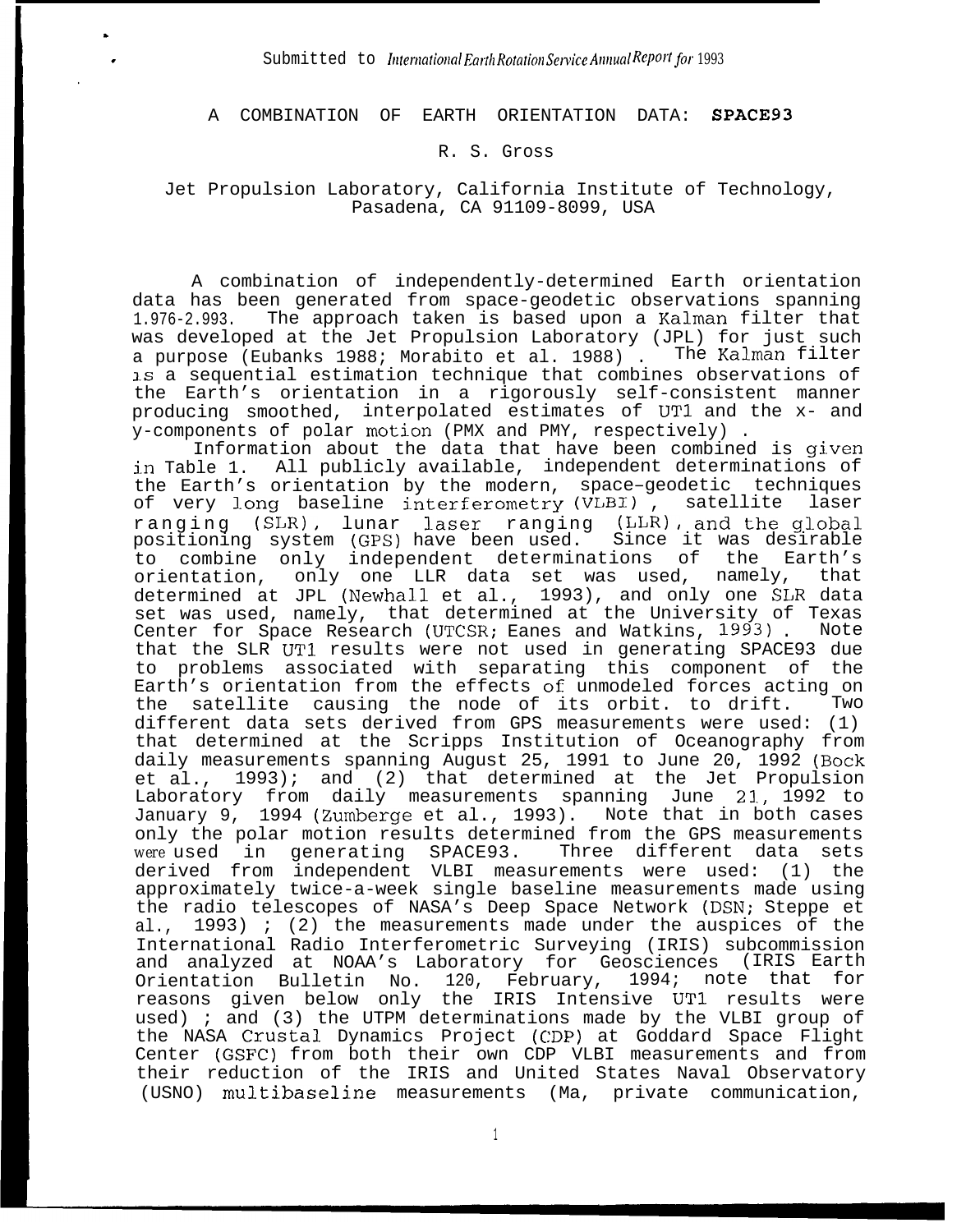. .

1993) . Since the CDP data, set used here includes UTPM values determined from the multibaseline measurements taken by both IRIS and the USNO, no separate IRIS multibaseline or USNO data sets were used in generating SPACE93.

Before combining the series, the effect of the solid Earth tides upon UT1 was removed by using the model of Yoder et al. (1.981) . Also, the model of Dickman (1.993) was used to remove the effect upon UT1 of the ocean tides at the Mf, Mf',  $Mm$ , and Ssa tidal frequencies [the Dickman (1993) oceanic corrections to the Yoder et al. (1981) results were actually removed]. Finally, the empirical model of Herring (1992) was used to remove the effect of the semi-diurnal and diurnal ocean tides from the IRIS Intensive UT1 values since these tidal terms had been added back and were included in the released IRIS Intensive UT1 values. No subdaily ocean tidal terms were removed from any of the other series used in generating space93 since none of the other series listed in Table 1 had these terms added back to them (the particular CDP series used in generating SPACE93 was a special solution in which the subdaily tidal terms had not been added back and were therefore not included in the final UTPM values; Ma, private communication, 1993).

Prior to combining the data, series-specific corrections were applied for bias and rate, and the stated uncertainties were adjusted by multiplying them by series-specific scale factors. Values for these bias-rate corrections and uncertainty scale factors were determined in an iterative, round–robin type approach wherein each data set was compared to a combination of all other data sets (except for the two GPS series which were treated separately as described below) . First, a reference series  $(SPACE92; Gross, 1993)$  was used to initially correct the bias and rate of each individual series so that it agrees (in bias and<br>rate) with the reference series. This was done for the sole rate) with the reference series. purpose of initially aligning the series with each other in an attempt to reduce the required number of round–robin iterations. The stated uncertainties of the series were not adjusted at this time. Any inconsistencies introduced by using a reference series for this initial bias-rate alignment should be removed during the subsequent iterative, round–robin procedure.

After initial bias-rate alignment, the round-robin procedure was performed wherein the bias and rate of each individual series was iteratively adjusted so as to be in agreement with the bias and rate exhibited by a combination of all the other series, with rate adjustments being determined only for those series whose overlap with all the other series was great enough that reliable rate determinations could be made. The stated uncertainty of each series was adjusted by applying a multiplicative factor that made the residual of that data, when difference with a combination of all other data, have a reduced chi-square of one. Note that the formal error associated with the residual in calculating the reduced chi-square accounts for the error of interpolation between the time of the residual and the times of other data points by using the stochastic model of the UTPM process contained in the<br>Kalman filter. The incremental bias-rate corrections and The incremental bias-rate corrections and uncertainty scale factors thus determined for each of the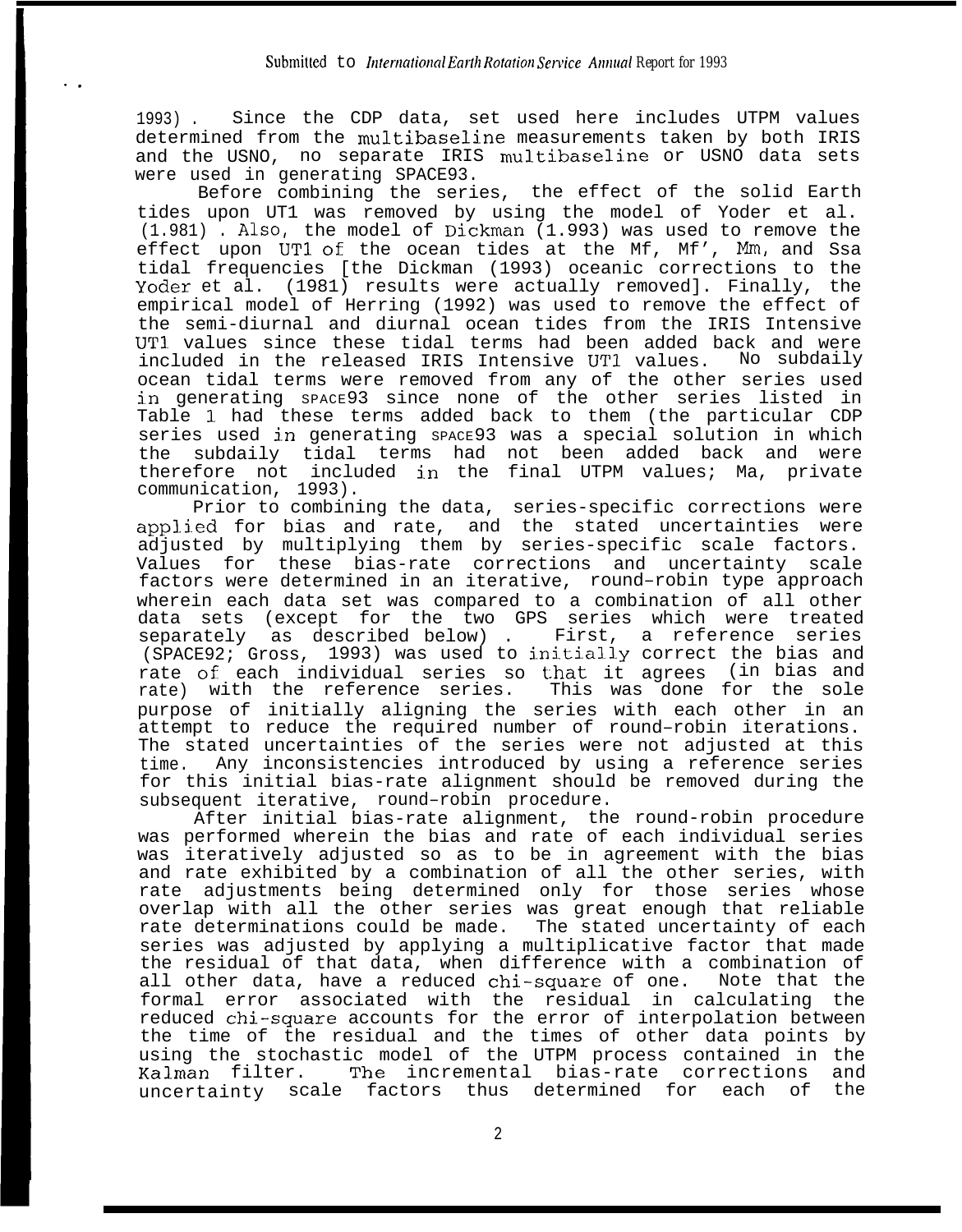individual series were then applied to the series and the process repeated until convergence was achieved (convergence being<br>indicated by the incremental bias-rate corrections approaching indicated by the incremental bias-rate corrections zero, and the incremental uncertainty scale factors approaching one) . At the completion of this iterative, round-robin process, relative bias-rate corrections will have been determined that make<br>the data sets agree with each other in bias and rate, and the data sets agree with each other in bias and rate, uncertainty scale factors will have been determined that make the residual of each data set (when difference with a combination of all others) have a reduced chi-square of one.

When performing this iterative, round-robin procedure to determine bias-rate corrections and uncertainty scale factors, each data type is analyzed (and results reported) in the natural reference frame for that data type. For single baseline VLBI measurements this is the transverse (T) , vertical (V) frame (Eubanks and Steppe 1.988); for single station LLR measurements this is the variation of latitude (LAT), UTO frame; and for GpS, SLR and multibaseline VLBI measurements this is the usual UTPM (PMX, PMY, UT1) frame.

For the purpose of determining bias-rate corrections and uncertainty scale factors, the LLR observing stations at McDonald were clustered, so that a common bias-rate correction and uncertainty scale factor was determined for all the McDonald LLR series. This was done so that rate adjustments could be made to these series. There is not enough overlap with the other, independent Earth orientation series to allow a reliable rate correction to be determined for any individual McDonald stationderj.ved LLR series. Thus , without clustering the McDonald stations, it would only be possible to make bias corrections to the McDonald LLR series, with consequent deleterious effects on the rate of the  $UT1$  values prior to about 1982 in the final, combined series. Similarly, the individual DSN radio telescopes in California were" clustered, as were those in Spain and, separately, in Australia, so that a common bias-rate correction and uncertainty scale factor was determined for all the California-Spain single baseline Earth orientation series, as well as for all the California-Australia series.

During the iterative, round-robin procedure, outlying data points were deleted. Before deleting any data points, a few round-robin iterations were completed in order to converge on initial values for the uncertainty scale factors. During subsequent iterations, those data points within a given series were deleted whose residual values were greater than three times their adjusted uncertainties, where the residual values were those resulting from fitting a bias and rate to the difference of that series with a combination of all other series. During the final round-robin iteration, no series contained data points whose residual values were greater than three sigma. A total of 167 data points, or about two percent of the available data points, were thus deleted from all the series.

Bias corrections and uncertainty scale factors were determined for each of the two GPS series by separately comparing them to a combination of all other, independent series after the other series had had the bias-rate corrections and uncertainty

.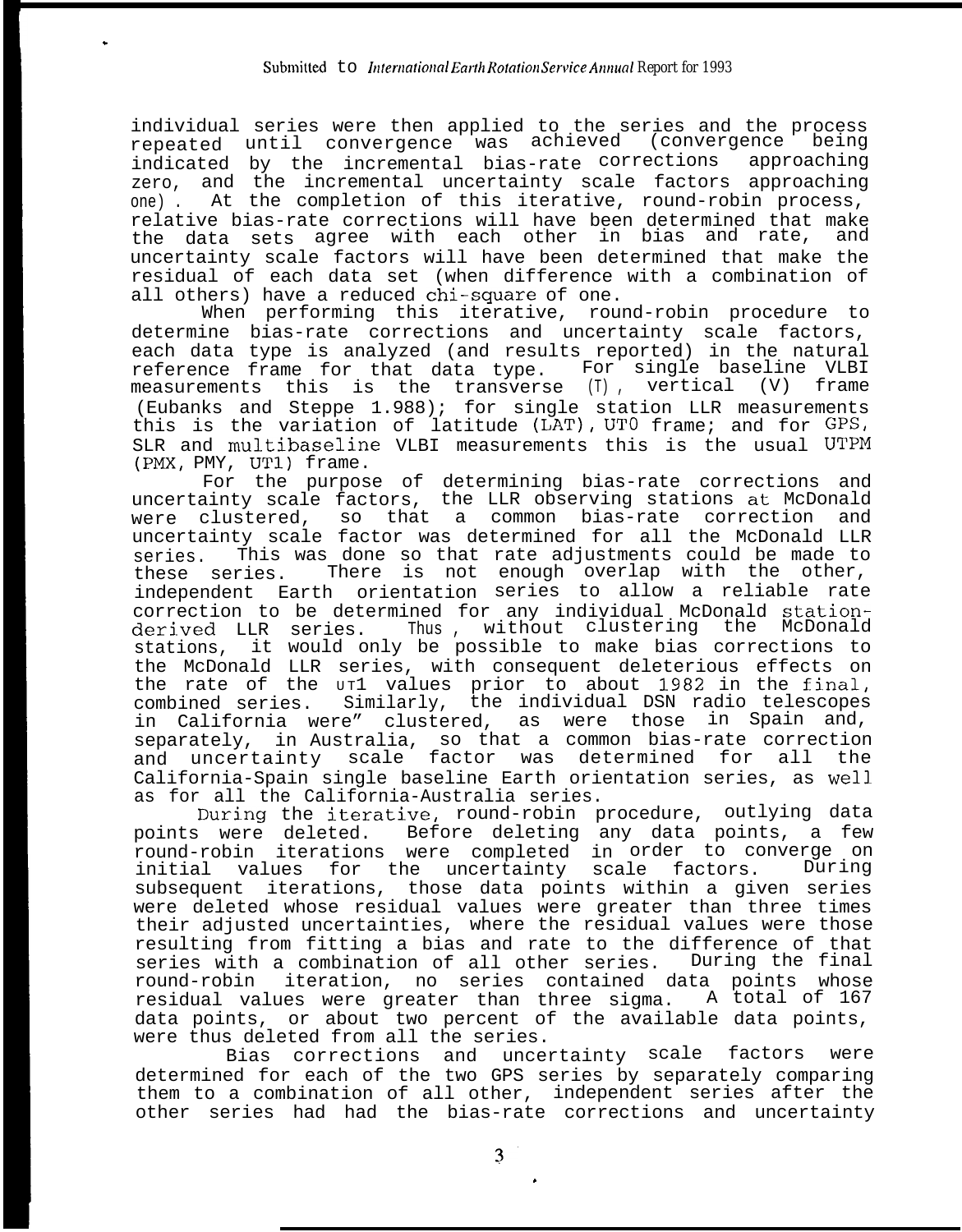scale factors applied to them that had been previously determined<br>for them as described above. Only bias corrections were for them as described above. determined and applied to the GPS series since their individual overlap with the other, independent series was not great enough to<br>allow reliable rate corrections to be determined During this allow reliable rate corrections to be determined. comparison, outlying data points (i.e., those whose residual values were greater than three times their adjusted uncertainties) were also deleted.

Finally, each data set was placed within an IERS reference frame by applying to it an additional bias-rate correction that is<br>common to all the data sets. This additional correction was common to all the data sets. determined by first combining all the data (including the two GPS series, and after applying to all the data the relative bias-rate<br>corrections and uncertainty scale factors determined above) This corrections and uncertainty scale factors determined above). intermediate combination was then compared to the IERS combination EOP(IERS) 90 C 04 (e.g., 1992 IERS Annual Report) for the years 1.984-1993 in order to obtain the additional bias-rate correction required to make it (and therefore each individual data set) agree in bias and rate with the IERS combination. This additional biasrate correction was then applied to each data set along with the relative bias-rate corrections in order to make the data sets agree with each other and be in that IERS reference frame defined by the Earth orientation series EOP(IERS) 90 C 04.

The total bias-rate correction (the sum of the relative and IERS corrections) that has been determined for each data set is given in Table 2. Except for the two GPS series (see below) , the values for the bias-rate corrections given in Table 2 are the sum of all the incremental. corrections, the corrections applied to initially align the series with each other, and the additional., common correction applied in order to place each series within the IERS reference frame. The values for the uncertainty scale factors given in Table 2 are the products of all the incremental scale factors determined during the iterative, round-robin procedure. The errors in the bias-rate corrections (given in parentheses in Table 2) are the formal errors in the determination of the incremental bias-rate corrections during the last iteration of the iterative, round–robin procedure. There are no bias-rate entries in Table 2 for components that were either not used (e.g., the SLR UT1 component), or not available (e.g. , the IRIS Intensive PMX and PMY components) . Note that the same IERS rate correction is applied to all the data sets, including those (such as the GPS series) for which no relative rate correction could be determined. Therefore, the rate correction given in Table 2 for those data sets for which no relative rate correction could be determined is simply the IERS rate correction, but given, of course, in the natural reference frame for that data set. In these cases, no errors for the rate corrections are given.

Since the GPS series were not included in the iterative, round-robin procedure, the bias-rate corrections given in Table'2 for them are just the sum of the relative corrections that were separately determined for them (see above) and the additional, common correction needed to place them within the IERS reference frame. The errors in the bias corrections given in Table 2 for the GPS series (shown in parentheses in Table 2) are the formal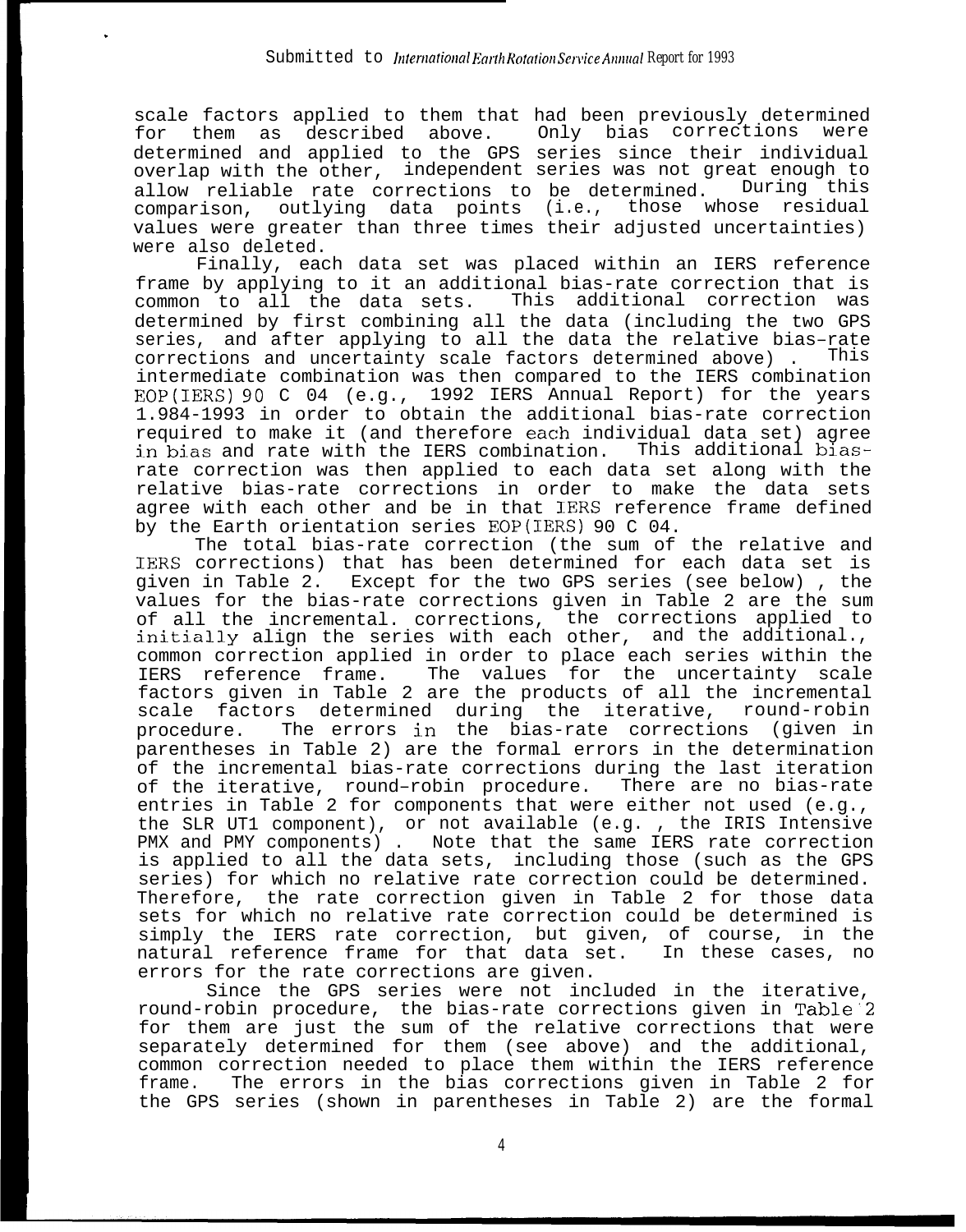errors in determining the relative corrections. The uncertainty scale factors given in Table 2 for the GPS series are just the scale factors determined for them as described above when separately comparing them to combinations of all the other. independent series.

Note that the entries in Table 2 should not be used as a measure of the relative accuracy of the Earth orientation series. No attempt was made to place the series within a common reference frame prior to determining bias-rate corrections for them. Thus, the values for the bias-rate corrections given in Table 2 include the effects upon the Earth orientation series of reference frame differences.

The final UTPM combination was generated by combining all of the data (including the GPS results) after adjusting their biases, rates, and uncertainties by the amounts given in Table 2. This final combination, spanning May 20.0, 1976 to January 9.0, 1994, is designated SPACE93 and is given in Table 3 as daily values at midnight of PMX, PMY, UT1-UTC, their formal errors (1 sigma) , and correlations . The model of Yoder et al. (1981) was used to add back the effect of the solid Earth tides upon UT1 (the full amplitude of the tidal effect at the epoch of the time tag was added back) . Similarly, the model of Dickman (1993) was used to add back the ocean tidal corrections to the Yoder et al.. (1981) model values at the Mf, Mf' , Mm, and Ssa tidal frequencies. However, no diurnal or semi-diurnal ocean tidal terms were added back. The three correlations given at each time tag are the correlations between the UTPM values at that time tag. Improvements to the observing systems (both in the hardware and software, and in the number of systems) have led to more precise determinations of the Earth's orientation. This improvement is reflected in SPACE93 by the reduction of the UTPM formal errors from about 2 mas in polar motion and 0.5 ms in UT1 during the late 1.970's to their current values of about 0.2 mas in polar motion and 0.02 ms in UT1.

ACKNOWLEDGMENTS . I would like to thank R. Eanes for providing us with the SLR data used in this study; C. Ma for the CDP data; X Newhall and J. Williams for the LLR data; C. Jacobs, 'S. Oliveau, o. Severs and A. Steppe for the DSN data; the IRIS analysis team for the IRIS data, the JPL FLINN analysis team for the JPL GPS data, and the Scripps analysis team for the S10 GPS data. This study would not have been possible without their and their colleagues efforts in generating the UTPM series that they so generously shared with us. The work described in this paper was performed at the Jet Propulsion Laboratory, California Institute of Technology, under contract with the National Aeronautics and Space Administration.

5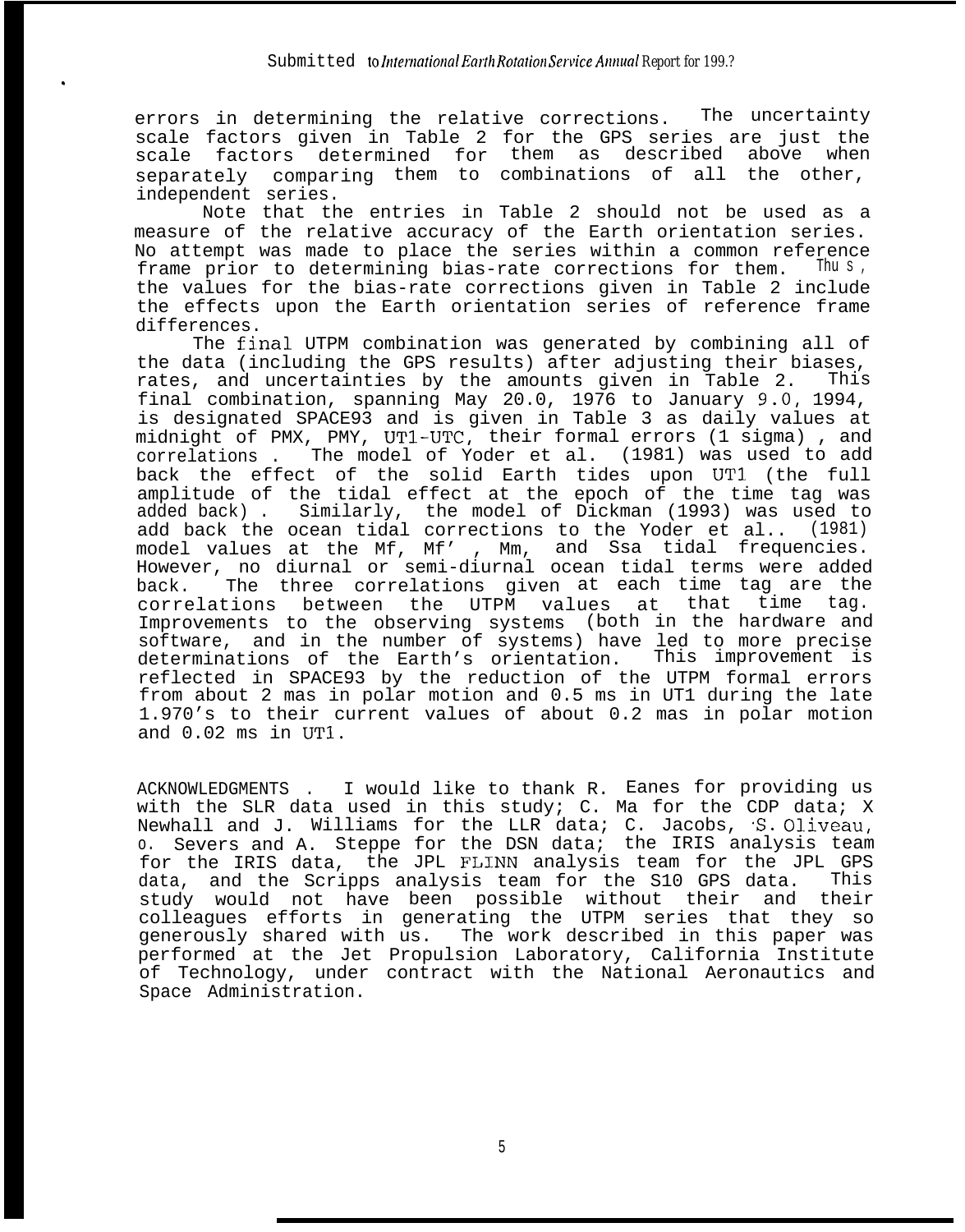I

. .

#### REFERENCES

- Bock, Y., P. Fang, and K. Stark, 1991-1993 S10 polar motion series, in IERS Technical Note 14: Earth Orientation, Reference Frames and Atmospheric Excitation Functions Submitted for the 1992 IERS Annual Report, edited by P. Chariot, PP. P43-P44, Observatoire de Paris, Paris, France, 1993.
- Dickman, S. R., Dynamic ocean-tide effects on Earth's rotation, Geophys. J. Int., vol. 112, PP. 448-470, 1993.
- Eanes, R. J., and M. M. Watkins, Earth orientation and site coordinates from the Center for Space Research, in IERS Technical Note 14: Earth Orientation, Reference Frames and Atmospheric Excitation Functions Submitted for the 1992 IERS Annual Report, edited by P. Chariot, PP. L7-L11, Observatoire de Paris, Paris, France, 1993.
- Eubanks, T. M., Combined Earth orientation series smoothed by a Kalman filter, in Bureau International de l'Heure Annual Report for 1987, pp. D85–D86, Observatoire de Paris, Paris, France, 1988.
- Eubanks, T. M., and J. A. Steppe, The long term stability of VLBI Earth orientation measurements, in The Impact of VLBI on Astrophysics and Geophysics, edited by M. J. Reid and J. M. Moran, pp. 369-370, D. Reidel, Dordrecht, Holland, 1988.
- Gross, R., A combination of Earth orientation data: SPACE92, in IERS Technical Note 14: Earth Orientation, Reference Frames and Atmospheric Excitation Functions Submitted for the 1992 IERS Annual Report, edited by P. Chariot, PP. C1-C8, Observatoire de Paris, Paris, France, 1993.
- Herring, T. A., Diurnal and semidiurnal variations in Earth rotation, paper presented at AIAA World Space Congress, COSPAR Symposium, Washington DC, August 1992.
- Morabito, D. D., T. M. Eubanks, and J. A. Steppe, Kalman filtering of Earth orientation changes, in The Earth's Rotation and Reference Frames for Geodesy and Geodynamics, edited by A. K. Babcock and G. A. Wilkins, pp. 257-267, D. Reidel, Dordrecht, Holland, 1988.
- Newhall, X X, J. G. Williams, and J. O. Dickey, Earth rotation (UTO-UTC and variation of latitude) from lunar laser ranging, in IERS Technical Note 14: Earth Orientation, Reference Frames and Atmospheric Excitation Functions Submitted for the 1992 IERS Annual Report, edited by P. Chariot, pp. Ml-MS, Observatoire de Paris, Paris, France, 1993.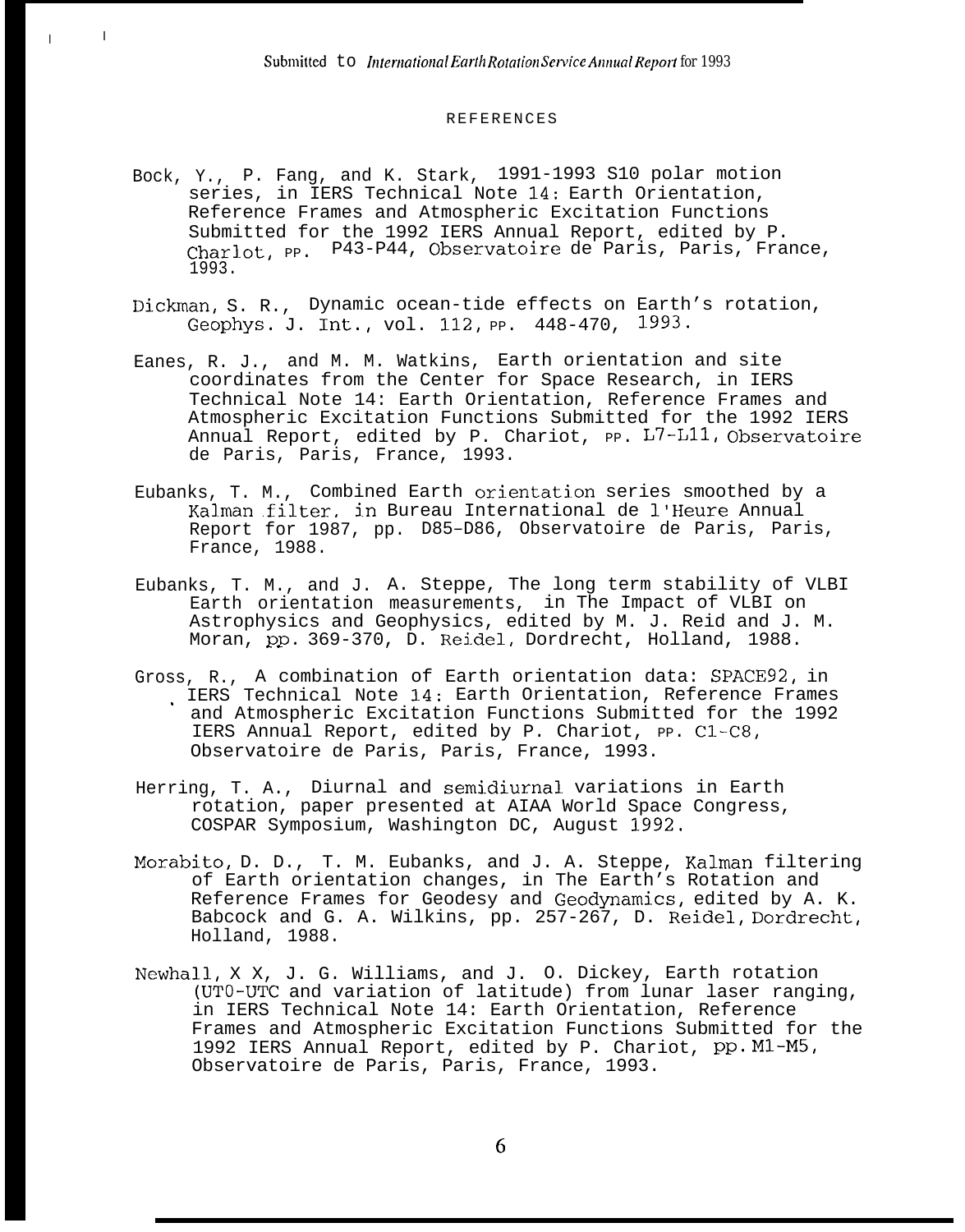- Steppe, J. A., S. H. Oliveau, and O. J. Severs, Earth rotation parameters from DSN VLBI: 1993, in IERS Technical Note 14: Earth Orientation, Reference Frames and Atmospheric Excitation Functions Submitted for the 1992 IERS Annual Report, edited by P. Charlot, PP. R33-R44, Observatoire de Paris, Paris, France, 1993.
- Yoder, C. F., J. G. Williams, and M. E. Parke, Tidal variations in Earth rotation, J. Geophys. Res., VO1. 86, PP. 881-891, 1981.
- Zumberge, J. F., G. Blewitt, D. Jefferson, M. B. Heflin, and F. H. Webb, Earth orientation parameters from the Jet Propulsion Laboratory using GPS, in IERS Technical Note 14: Earth Orientation, Reference Frames and Atmospheric Excitation Functions Submitted for the 1992 IERS Annual Report, edited by P. Chariot, pp. P33-P37, Observatoire de Paris, Paris, France, 1993,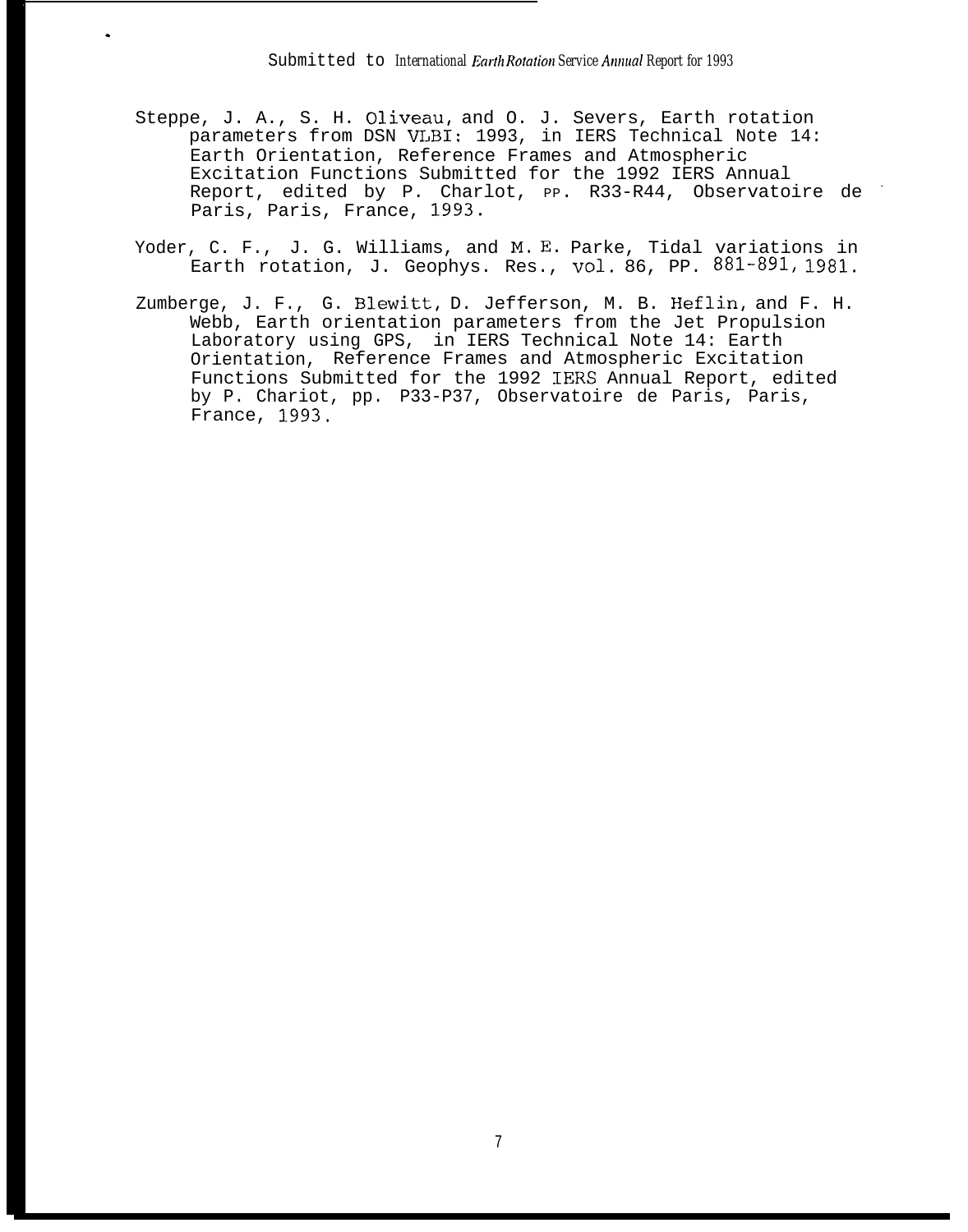# ., Submitted to *International Earth Rotation Service Annual Report for 1993*

*.*

| DATA SET<br>NAME                                                       | DATA<br><b>TYPE</b>               | ANALYSIS<br><b>CENTER</b>   | DATA<br>SPAN                                          | NUMBER<br>POINTS  |
|------------------------------------------------------------------------|-----------------------------------|-----------------------------|-------------------------------------------------------|-------------------|
| LLR (JPL93M01; VAR LAT, UTO)<br>McDonald Cluster<br>CERGA<br>Haleakala | <b>LLR</b><br>T.T.R<br><b>LLR</b> | JPL<br><b>JPL</b><br>JJ?L   | 22MAY76-14JAN93<br>07APR84-14FEB93<br>10FEB85-11AUG90 | 390<br>373<br>68  |
| UTCSR (CSR93L01; PMX, PMY)<br>LAGEOS                                   | <b>SLR</b>                        | UTCSR                       | 19MAY76-04FEB93                                       | 1797              |
| DSN (JPL93R01; T, V)<br>CA-Spain Cluster<br>CA-Australia Cluster       | VLBI<br><b>VLBI</b>               | JPL<br><b>JPL</b>           | 26NOV79-08JAN94<br>280CT78-05JAN94                    | 489<br>495        |
| CDP (GLB922)<br>Multibaseline<br>Westford-Ft. Davis<br>Westford-Mojave | VLBI<br>VLBI<br><b>VLBI</b>       | GSFC<br>GSFC<br><b>GSFC</b> | 04AUG79-29DEC93<br>25JUN81-01JAN84<br>21MAR85-06AUG90 | 1550<br>103<br>18 |
| IRIS (UT1MC19JAN94; UT1)<br>Intensive                                  | VLBT                              | NOAA                        | 02APR84-09JAN94                                       | 2153              |
|                                                                        |                                   |                             |                                                       |                   |
| GPS (SIO93P01; PMX, PMY)<br>Scripps                                    | GPS                               | S10                         | 25AUG91-20JUN92                                       | 286               |
| GPS (JPL92P02; PMX, PMY)<br>JPL FLINN Analysis                         | GPS                               | J PL                        | 21JuN92-09JAN94                                       | 521               |

## TABLE 1. DATA COMBINED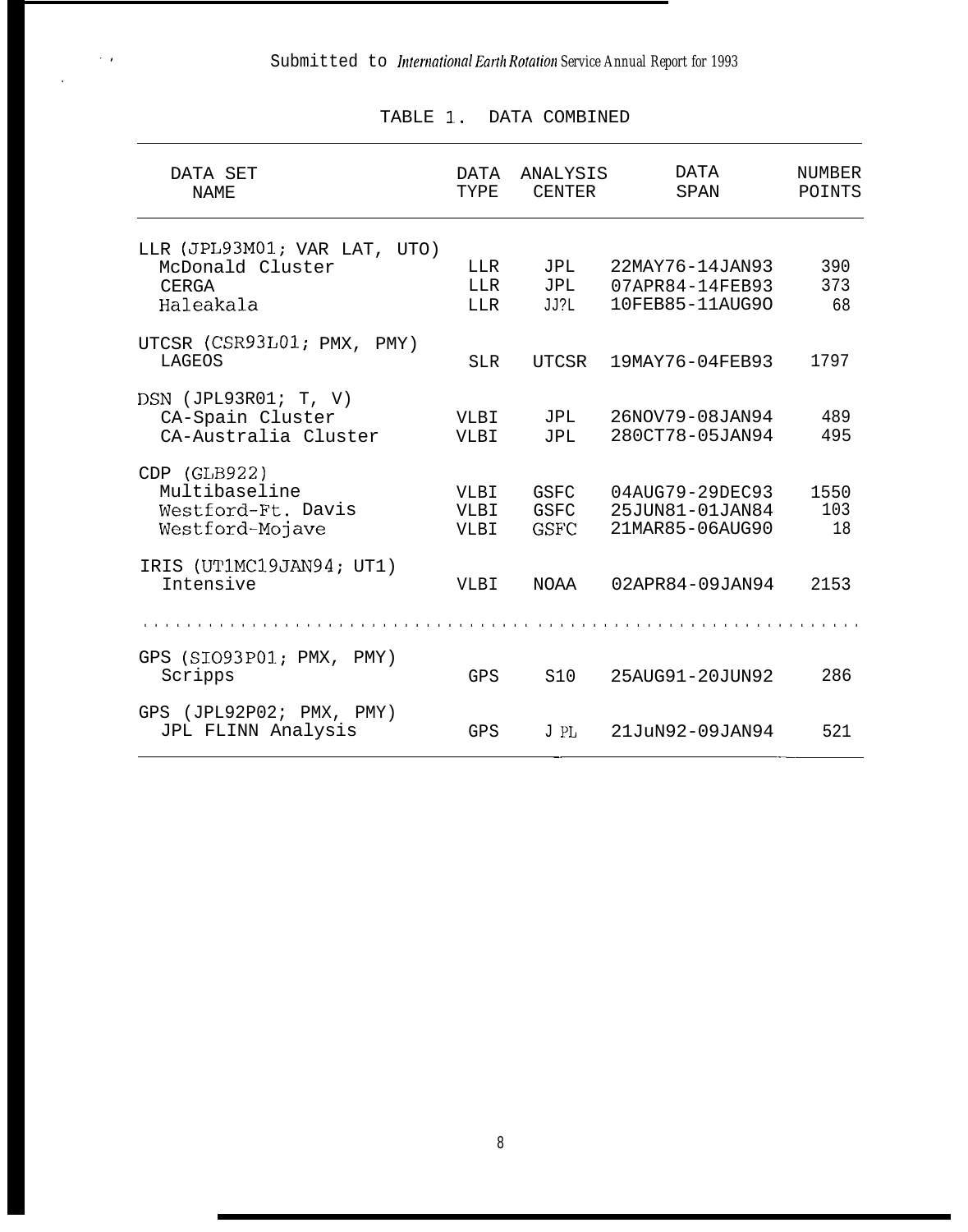*.*

|                                                             |                         | TABLE 2.                       |                               | ADJUSTMENTS TO DATA SETS          |                                                 |                                              |                         |                              |                                  |
|-------------------------------------------------------------|-------------------------|--------------------------------|-------------------------------|-----------------------------------|-------------------------------------------------|----------------------------------------------|-------------------------|------------------------------|----------------------------------|
| DATA SET<br>NAME                                            |                         |                                | <b>BIAS</b><br>(max)          |                                   |                                                 | <b>RATE</b><br>(max/yr)                      | SCALE                   | UNCERTAINTY<br><b>FACTOR</b> |                                  |
| LLR (JPL93M01)<br>McDonald Cluster                          | LAT<br>1. .270          |                                | <b>UTO</b><br>1.703           | LAT<br>$-0.676$                   | UTO<br>$-0.225$                                 |                                              | LAT<br>1.006 1.141      | UTO                          |                                  |
| <b>CERGA</b>                                                |                         | (0.350)<br>$-0.289$<br>(0.211) |                               | (0.327)<br>1.635<br>(0.118)       | (0.079)<br>0.075<br>(0.058)                     | (0.086)<br>$-0.174$<br>(0.036)               |                         |                              | 1.253 1.120                      |
| Haleakala                                                   | 1.346                   | (0.331)                        | 1.042<br>(0.253)              | $-0.219$<br>(0.219)               | $-0.214$<br>(0.175)                             |                                              | 1.099 1.153             |                              |                                  |
| DSN (JPL93R01)<br>CA--Spain Cluster<br>CA-Australia Cluster |                         | T<br>0.626<br>$-0.561$         | (0.180)<br>(0.077)<br>(0.053) | v<br>$-1.067$<br>1.600<br>(0.155) | T<br>$-0.038$<br>(0.019)<br>$-0.192$<br>(0.014) | v<br>$-0.184$<br>(0.045)<br>0.076<br>(0.040) |                         | Т                            | v<br>1.195 1.099<br>1.23.3 1.115 |
| CDP (GLB922)<br>Westford-Ft. Davis                          |                         | $\mathbb T$<br>2.746           | $(1.912)$ $(3.285)$           | v<br>$-2.589$                     | T<br>0.587<br>(0.386)                           | $\mathbf v$<br>$-0.192$<br>(0.656)           |                         | Т                            | $\mathbf v$<br>$0.812$ $0.900$   |
| Westford-Mojave                                             |                         | $-0.659$                       | (0.214)<br>(0.385)            | $-1.094$                          | 0.007                                           | $-0.016$                                     |                         |                              | 1.746 0.970                      |
| CDP (GLB922)<br>Multi                                       | PMX<br>0.155<br>(0.028) | PMY<br>$-1.0739$<br>(0.025)    | UT1<br>$-1.62.7$<br>(0.032)   | PMX<br>$-0.129$<br>(0.008)        | PMY<br>$-0.049$<br>(0.007)                      | UT1<br>$-0.057$<br>(0.009)                   | PMX<br>1.438 1.432 1461 | PMY                          | UT1                              |
| UTCSR (93L01)<br>LAGEOS                                     | PMX<br>0.021<br>(0.024) | PMY<br>0.030<br>(0.021)        | UT1<br>$---$                  | PMX<br>$-0.032$<br>(0.009)        | PMY<br>$-0.162$<br>(0.008)                      | UT1                                          | PMX<br>0.864            | PMY<br>0.825                 | UT1<br>$---$                     |
| IRIS (19JAN94) PMX<br>Intensive                             | $- - -$                 | PMY<br>$---$                   | UT1<br>1.907<br>(0.027)       | PMX<br>$---$                      | PMY<br>$- - -$                                  | UT1<br>0.012<br>0.008)                       | PMX<br>$---$            | PMY<br>$---$                 | UT1<br>1.160                     |
|                                                             |                         |                                |                               |                                   |                                                 |                                              |                         |                              |                                  |
| GPS (SIO93P01) PMX<br>Scripps                               | $-1.003$<br>(0.036)     | PMY<br>$-1.736$<br>(0.038)     | UT1<br>$\qquad \qquad - -$    | PMX<br>0.017                      | PMY<br>0.026                                    | UT1<br>$- - -$                               | PMX<br>1.463            | PMY<br>1.403                 | UT1<br>$---$                     |
| GPS (JPL92P02) PMX<br>JPL FLINN                             | $-0.717$<br>(0.028)     | PMY<br>$-1.578$<br>(0.021)     | UT1<br>$---$                  | PMX<br>0.017                      | PMY<br>0.026                                    | UT 1<br>$- - -$                              | PMX<br>2.006            | PMY<br>1.649                 | UT1<br>$---$                     |

REFERENCE DATE FOR RATE ADJUSTMENT IS 1988.0

——— - —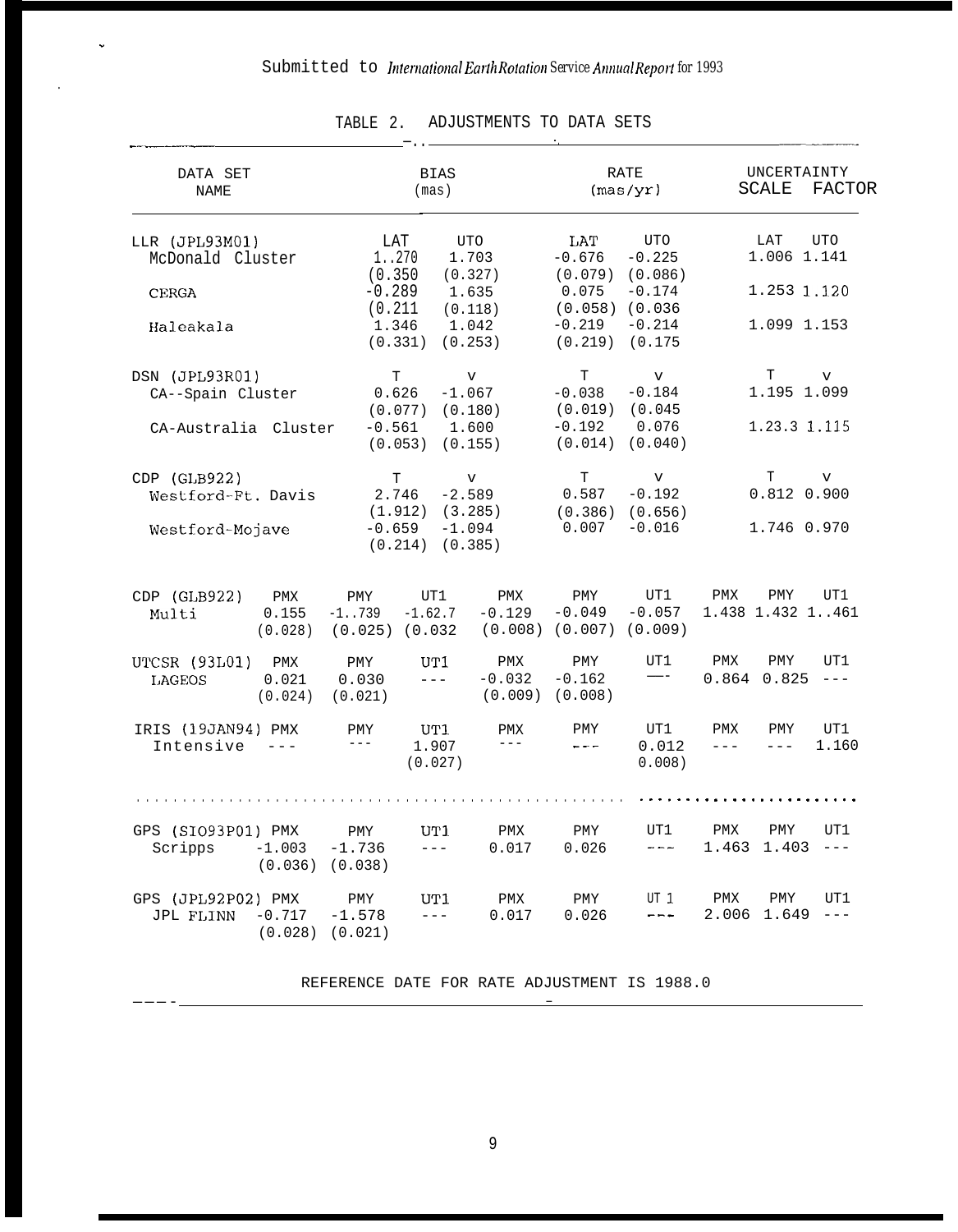" .

 $\ddot{\phantom{1}}$ 

|                                                                                                                                                                                                                                                                  |                                                                                                                                                                                                                                                                  | JPL Kalman Earth Orientation Results                                                                                                                                                                                                                             |                                                                                                                                                                                                                                                                  | $6 - FEB - 94$ 22:49:12                                                                                                                        |                                                                                                                                                                                                 |                                                                                                                                                                                                                                                                  |                                                                                                                                                                                                                                                                  |                                                                                                                                                                                                                                                                  |                                                                                                                |                                                                                                                             | Series Designator:                                                                                                                                                                  |                                                                                                                                                                                                      | SPACE93                                                                                                                                                                                              |                                                                                                                                                                                                      |                                                                                                                |                                                                                                                                                                                                                                |                                                                                                                                                                |
|------------------------------------------------------------------------------------------------------------------------------------------------------------------------------------------------------------------------------------------------------------------|------------------------------------------------------------------------------------------------------------------------------------------------------------------------------------------------------------------------------------------------------------------|------------------------------------------------------------------------------------------------------------------------------------------------------------------------------------------------------------------------------------------------------------------|------------------------------------------------------------------------------------------------------------------------------------------------------------------------------------------------------------------------------------------------------------------|------------------------------------------------------------------------------------------------------------------------------------------------|-------------------------------------------------------------------------------------------------------------------------------------------------------------------------------------------------|------------------------------------------------------------------------------------------------------------------------------------------------------------------------------------------------------------------------------------------------------------------|------------------------------------------------------------------------------------------------------------------------------------------------------------------------------------------------------------------------------------------------------------------|------------------------------------------------------------------------------------------------------------------------------------------------------------------------------------------------------------------------------------------------------------------|----------------------------------------------------------------------------------------------------------------|-----------------------------------------------------------------------------------------------------------------------------|-------------------------------------------------------------------------------------------------------------------------------------------------------------------------------------|------------------------------------------------------------------------------------------------------------------------------------------------------------------------------------------------------|------------------------------------------------------------------------------------------------------------------------------------------------------------------------------------------------------|------------------------------------------------------------------------------------------------------------------------------------------------------------------------------------------------------|----------------------------------------------------------------------------------------------------------------|--------------------------------------------------------------------------------------------------------------------------------------------------------------------------------------------------------------------------------|----------------------------------------------------------------------------------------------------------------------------------------------------------------|
| MJD                                                                                                                                                                                                                                                              | <b>PMX</b><br>(arc see)                                                                                                                                                                                                                                          | PMY<br>(arc see)                                                                                                                                                                                                                                                 | $-UTC$<br>UT <sub>1</sub><br>(see)                                                                                                                                                                                                                               |                                                                                                                                                |                                                                                                                                                                                                 | SIG X<br>(arc see)                                                                                                                                                                                                                                               | SIG Y<br>(arc see)                                                                                                                                                                                                                                               | SIG U<br>(see)                                                                                                                                                                                                                                                   |                                                                                                                |                                                                                                                             |                                                                                                                                                                                     | COR XY                                                                                                                                                                                               | COR XU                                                                                                                                                                                               | COR YU                                                                                                                                                                                               |                                                                                                                |                                                                                                                                                                                                                                |                                                                                                                                                                |
| 42918.000<br>42919.000<br>42920.000<br>42921.000<br>42922,000<br>42923.000<br>42924.000<br>42925.000<br>42926.000<br>42927.000<br>42928.000<br>42929.000<br>42930.000<br>42931.000<br>42932.000<br>42933.000<br>42934.000<br>42935.000<br>42936.000<br>42937.000 | 0.0116463<br>0.0146037<br>0.0175849<br>0.0205904<br>0.0236202<br>0.0266735<br>0.0297499<br>0.0328495<br>0.0359725<br>0.0391198<br>0.0422927<br>0.0454930<br>0.0487205<br>0.0519748<br>0.0552556<br>0.0585628<br>0.0618962<br>0.0652556<br>0.0686411<br>0.0720524 | 0.4134899<br>0.4141133<br>0.4146936<br>0.4152296<br>0.4157213<br>0.4161710<br>0.4165813<br>0.4169545<br>0.4172930<br>0.4175992<br>0.4178752<br>0.4181195<br>0.4183285<br>0.4184981<br>0.4186245<br>0.4187036<br>0.4187316<br>0.4187044<br>0.4186182<br>0.4184687 | 0.2907631<br>0.2878425<br>0.2849079<br>0.2819847<br>0.2791010<br>0.2762839<br>0.2735530<br>0.2709163<br>0.2683679<br>0.2658893<br>0.2634502<br>0.2610104<br>0.2585233<br>0.2559431<br>0.2532346<br>0.2503832<br>0.2474013<br>0.2443305<br>0.2412361<br>0.2381954 | 0<br>$\Omega$<br>$\Omega$<br>0<br>0<br>0<br>0<br>0<br>0<br>0<br>$\mathbf{0}$<br>0<br>0<br>$\Omega$<br>0<br>0<br>0<br>$\Omega$<br>$\Omega$<br>0 | $\Omega$<br>$\Omega$<br>$\Omega$<br>0<br>$\Omega$<br>$\Omega$<br>0<br>$\Omega$<br>$\Omega$<br>$\Omega$<br>0<br>$\Omega$<br>$\Omega$<br>$\Omega$<br>$\Omega$<br>$\Omega$<br>$\Omega$<br>$\Omega$ | 0.0061118<br>0.0057867<br>0.0055150<br>0.0052916<br>0.0051111<br>0.0049681<br>0.0048575<br>0.0047747<br>0.0047159<br>0.0046779<br>0.0046583<br>0.0046534<br>0.0046582<br>0.0046689<br>0.0046826<br>0.0046972<br>0.0047117<br>0.0047258<br>0.0047400<br>0.0047554 | 0.0073455<br>0.0069438<br>0.0065862<br>0.0062703<br>0.0059920<br>0.0057463<br>0.0055278<br>0.0053314<br>0.0051523<br>0.0049865<br>0.0048306<br>0.0046814<br>0.0045361<br>0.0043928<br>0.0042512<br>0.0041118<br>0.0039768<br>0.0038496<br>0.0037350<br>0.0036387 | 0.0010702<br>0.0009691<br>0.0008892<br>0.0008322<br>0.0007968<br>0.0007782<br>0.0007709<br>0.0007696<br>0.0007699<br>0.0007684<br>0.0007627<br>0.0007511<br>0.0007329<br>0.0007078<br>0.0006759<br>0.0006381<br>0.0005956<br>0.0005502<br>0.0005049<br>0.0004634 | 0<br>0<br>0<br>0<br>$\Omega$<br>0<br>0<br>0<br>0<br>$\Omega$<br>0<br>0<br>0<br>0<br>0<br>0<br>0<br>0<br>0<br>0 | $\Omega$<br>$\mathbf 0$<br>$\mathbf 0$<br>0<br>0<br>0<br>0<br>0<br>0<br>0<br>0<br>0<br>0<br>0<br>0<br>0<br>0<br>0<br>0<br>0 | $\Omega$<br>$\mathbf 0$<br>$\mathbf 0$<br>0<br>$\Omega$<br>0<br>$\Omega$<br>0<br>0<br>$\Omega$<br>0<br>0<br>0<br>0<br>$\Omega$<br>$\Omega$<br>$\Omega$<br>$\Omega$<br>0<br>$\Omega$ | 0.1000<br>0.1108<br>0.1220<br>0.1334<br>0.1448<br>0.1563<br>0.1677<br>0.1792<br>0.1907<br>0.2022<br>0.2136<br>0.2249<br>0.2363<br>0.2478<br>0.2596<br>0.2715<br>0.2833<br>0.2947<br>0.3049<br>0.3133 | 0.1778<br>0.1954<br>0.2107<br>0.2214<br>0.2263<br>0.2260<br>0.2224<br>0.2177<br>0.2134<br>0.2110<br>0.2111<br>0.2145<br>0.2215<br>0.2324<br>0.2478<br>0.2680<br>0.2934<br>0.3243<br>0.3600<br>0.3981 | 0.3781<br>0.4003<br>0.4148<br>0.4175<br>0.4068<br>0.3850<br>0.3562<br>0.3246<br>0.2934<br>0.2646<br>0.2392<br>0.2177<br>0.2002<br>0.1867<br>0.1772<br>0.1715<br>0.1697<br>0.1717<br>0.1773<br>0.1855 | 0<br>$\Omega$<br>0<br>$\Omega$<br>0<br>0<br>0<br>0<br>0<br>0<br>0<br>0<br>0<br>0<br>0<br>0<br>0<br>0<br>0<br>0 | $\Omega$<br>$\mathbf 0$<br>$\Omega$<br>$\Omega$<br>$\Omega$<br>$\Omega$<br>$\mathbf 0$<br>0<br>$\Omega$<br>$\Omega$<br>0<br>$^{\prime\prime}$<br>$\mathbf 0$<br>$\mathbf 0$<br>$\Omega$<br>$\Omega$<br>0<br>0<br>0<br>$\Omega$ | $\cap$<br>$\Omega$<br>$\Omega$<br>$\Omega$<br>$\Omega$<br>$\Omega$<br>$\cap$<br>$\cap$<br>O<br>$\Omega$<br>O<br>0 <sup>0</sup><br>$\Omega$<br>O<br>n<br>O<br>O |
| 42938.000<br>42939.000<br>42940.000<br>42941.000                                                                                                                                                                                                                 | 0.0754897<br>0.0789540<br>0.0824442<br>0.0859573                                                                                                                                                                                                                 | 0.4182455<br>0.4179337<br>0.4175251<br>0.4170207                                                                                                                                                                                                                 | 0.2352788<br>0.2325299<br>0.2299512<br>0.2275041                                                                                                                                                                                                                 | $\Omega$<br>0<br>0<br>$\Omega$                                                                                                                 | $\Omega$<br>0<br>$\Omega$<br>$\Omega$                                                                                                                                                           | 0.0047719<br>0.0047881<br>0.0048027<br>0.0048152                                                                                                                                                                                                                 | 0.0035668<br>0.0035248<br>0.0035151<br>0.0035347                                                                                                                                                                                                                 | 0.0004304<br>0.0004109<br>0.0004067<br>0.0004143                                                                                                                                                                                                                 | 0<br>0<br>0<br>0                                                                                               | 0<br>0<br>0<br>0                                                                                                            | $\Omega$<br>0<br>$\Omega$<br>$\Omega$                                                                                                                                               | 0.3190<br>0.3212<br>0.3198<br>0.3156                                                                                                                                                                 | 0.4328<br>0.4553<br>0.4597<br>0.4496                                                                                                                                                                 | 0.1942<br>0,2003<br>0.2022<br>0.2015                                                                                                                                                                 | 0<br>0<br>0<br>0                                                                                               | $\Omega$<br>0<br>0<br>$\Omega$                                                                                                                                                                                                 | O<br>O<br>O<br>O                                                                                                                                               |
| 42942.000<br>42943.000<br>42944.000<br>42945.000<br>42946.000                                                                                                                                                                                                    | 0.0894897<br>0.0930382<br>0.0965996<br>0.1001709<br>0.1037495                                                                                                                                                                                                    | 0.4164249<br>0,4157421<br>0.4149769<br>0.4141337<br>0.4132171                                                                                                                                                                                                    | 0.2251263<br>0.2227568<br>0.2203571<br>0.2)79183<br>0.2154549                                                                                                                                                                                                    | 0<br>$\Omega$<br>$\Omega$<br>0<br>0                                                                                                            | $\Omega$<br>$\Omega$<br>$\Omega$<br>0<br>$\Omega$                                                                                                                                               | 0.0048256<br>0.0048347<br>0.0048442<br>0.0048561<br>0.0048735                                                                                                                                                                                                    | 0.0035784<br>0.0036409<br>0.0037177<br>0.0038050<br>0,0039001                                                                                                                                                                                                    | 0.0004288<br>0.0004463<br>0.0004647<br>0.0004835<br>0.0005036                                                                                                                                                                                                    | 0<br>0<br>0<br>0<br>0                                                                                          | 0<br>0<br>0<br>0<br>0                                                                                                       | $\Omega$<br>$\Omega$<br>$\Omega$<br>$\Omega$<br>0                                                                                                                                   | 0.3098<br>0.3036<br>0.2977<br>0.2928<br>0.2892                                                                                                                                                       | 0.4324<br>0.4140<br>0.3971<br>0.3823<br>0.3686                                                                                                                                                       | 0.2001<br>0.1996<br>0.2000<br>0.2008<br>0.2008                                                                                                                                                       | 0<br>0<br>0<br>0<br>U                                                                                          | $\Omega$<br>$\Omega$<br>$\Omega$<br>0<br>0                                                                                                                                                                                     | O<br>$\cap$<br>O<br>0<br>$\Omega$                                                                                                                              |
| 42947.000                                                                                                                                                                                                                                                        | 0.1073326                                                                                                                                                                                                                                                        | 0.4122318                                                                                                                                                                                                                                                        | 0.2129940                                                                                                                                                                                                                                                        | $\Omega$                                                                                                                                       | $\Omega$                                                                                                                                                                                        | 0.0048997                                                                                                                                                                                                                                                        | 0.0040011                                                                                                                                                                                                                                                        | 0.0005268                                                                                                                                                                                                                                                        | $\Omega$                                                                                                       | 0                                                                                                                           | $\Omega$                                                                                                                                                                            | 0.2870                                                                                                                                                                                               | 0.3544                                                                                                                                                                                               | 0.1989                                                                                                                                                                                               | $\Omega$                                                                                                       | $\Omega$                                                                                                                                                                                                                       |                                                                                                                                                                |

TABLE 3. UTPM COMB] NATION

6384 records not shown

| 49332.000 | $-0.0223180$   | 0.4616674 | 0.2493152 | $\Omega$     | $\Omega$     | 0.0002559 | 0.0002064 | 0.0000324 | 0            | 0            |              | 0.0700    | $-0.0016$ | 0.0005    |              | O. | $\Omega$ |
|-----------|----------------|-----------|-----------|--------------|--------------|-----------|-----------|-----------|--------------|--------------|--------------|-----------|-----------|-----------|--------------|----|----------|
| 49333.000 | $-0.0211100$   | 0.4627621 | 0.2469607 | $\Omega$     | <sup>0</sup> | 0.0002590 | 0.0002099 | 0.0000263 | <sup>n</sup> | <sup>n</sup> |              | 0.0638    | $-0.0041$ | 0.0019    | <sup>n</sup> | U. |          |
| 49334.000 | $-0.0199637$   | 0.4639263 | 0.2447281 | $\Omega$     |              | 0.0002418 | 0.0001985 | 0.0000251 |              | 0            |              | 0.0496    | $-0.0049$ | 0.0013    |              |    |          |
| 49335.000 | $-0.0188654$   | 0.4651343 | 0.2425474 | <sup>n</sup> | U.           | 0.0001961 | 0.0001628 | 0.0000232 |              | 0            |              | 0.0301    | $-0.0331$ | $-0.0027$ |              |    |          |
| 49336.000 | $-0.0177855$   | 0.4662603 | 0.2403143 | $\Omega$     | U            | 0.0001408 | 0.0001183 | 0.0000100 |              | 0            | $\Omega$     | 0.0317    | $-0.3412$ | $-0.0296$ |              |    |          |
| 49337.000 | $-0.0166852$   | 0.4671574 | 0.2379558 | <sup>n</sup> | U            | 0.0001628 | 0.0001405 | 0.0000195 |              | 0            | <sup>n</sup> | 0.0454    | $-0.1251$ | $-0.0113$ |              |    |          |
| 49338.000 | $-0.0$ ) 54720 | 0.4679325 | 0.2354587 | 0            |              | 0.0002130 | 0.0001800 | 0.0000248 |              | 0            | 0            | 0.0543    | $-0.0179$ | $-0.0018$ |              |    |          |
| 49339.000 | $-0.0140985$   | 0.4686780 | 0.2328708 | O            |              | 0.0002423 | 0.0001985 | 0.0000247 |              | 0            | 0            | 0.0623    | 0.0000    | 0.0000    |              |    |          |
| 49340.000 | $-0.0125911$   | 0.4694534 | 0.2302625 | 0.           |              | 0.0002554 | 0.0002084 | 0.0000248 |              | 0            |              | 0.0596    | $-0.0002$ | 0.0008    |              |    | 0        |
| 49341.000 | $-0.0109411$   | 0.4703372 | 0.2276559 | 0            |              | 0.0002492 | 0.0002107 | 0.0000249 |              | 0            | 0            | 0.0443    | $-0.0086$ | 0.0027    |              |    |          |
| 49342.000 | $-0.0091074$   | 0.4713129 | 0.2250391 | 0            |              | 0.0002065 | 0.0001796 | 0.0000225 |              |              |              | 0.0290    | $-0.0441$ | 0.0020    |              |    |          |
| 49343.000 | $-0.0070849$   | 0.4723636 | 0.2224274 | <sup>n</sup> |              | 0.0001432 | 0.0001218 | 0.0000099 |              | 0            | U            | 0.0175    | $-0.3487$ | $-0.0054$ |              |    |          |
| 49344.000 | $-0.0049532$   | 0.4734545 | 0.2198922 | O.           |              | 0.0001625 | 0.0001310 | 0.0000197 |              | $\Omega$     |              | $-0.0303$ | $-0.1051$ | $-0.0073$ |              |    |          |
| 49345.000 | $-0.0028452$   | 0.4744401 | 0.2174584 | $\Omega$     |              | 0.0002205 | 0.0001739 | 0.0000326 |              | 0            | $\Omega$     | $-0.0417$ | 0.0037    | $-0.0094$ |              | 0  | 0        |
| 49346.000 | $-0.0008917$   | 0.4751821 | 0.2151251 | $\Omega$     | 0            | 0.0002608 | 0.0002113 | 0.0000438 |              | 0            |              | $-0.0203$ | 0.0048    | $-0.0032$ |              |    |          |
| 49347.000 | 0.0008505      | 0.4756447 | 0.2128927 | <sup>n</sup> | 0            | 0.0002680 | 0.0002199 | 0.0000391 |              | 0            |              | $-0.0018$ | $-0.0068$ | 0.0024    |              |    |          |
| 49348.000 | 0.0023966      | 0.4758336 | 0.2107470 | 0            | 0            | 0.0002432 | 0.0001992 | 0.0000328 |              | 0            |              | 0.0039    | $-0.0304$ | 0.0069    |              |    |          |
| 49349.000 | 0.0038148      | 0.4757841 | 0.2086482 | 0            | 0            | 0.0002020 | 0.0001663 | 0.0000336 |              | <sup>n</sup> |              | $-0.0085$ | $-0.0606$ | $-0.0043$ |              |    |          |
| 49350.000 | 0.0052164      | 0.4755980 | 0.2065222 | 0            | <sup>0</sup> | 0.0001623 | 0.0001275 | 0.0000130 |              | $\Omega$     | $\Omega$     | $-0.0446$ | $-0.2865$ | $-0.0658$ |              |    |          |
| 49351.000 | 0.0066892      | 0.4754455 | 0.2042896 | $\Omega$     | 0            | 0.0001781 | 0.0001423 | 0.0000330 |              |              |              | $-0.0420$ | $-0.0890$ | $-0.0178$ |              |    |          |
| 49352.000 | 0.0083517      | 0.4754008 | 0.2018964 | <sup>n</sup> | <sup>n</sup> | 0.0002139 | 0.0001795 | 0.0000642 |              | $\Omega$     | $\cap$       | $-0.0068$ | $-0.0273$ | $-0.0016$ |              |    |          |
| 49353.000 | 0.0102727      | 0.4755070 | 0.1993294 | 0            |              | 0.0002301 | 0.0001941 | 0.0000777 |              | 0            | <sup>n</sup> | 0.0146    | $-0.0282$ | 0.0049    |              |    |          |
| 49354.000 | 0.0124542      | 0.4758076 | 0.1966132 | 0            |              | 0.0002300 | 0.0001926 | 0.0000714 |              | <sup>n</sup> |              | 0.0301    | $-0.0608$ | 0.0174    |              | 0  |          |
| 49355.000 | 0.0148870      | 0.4763382 | 0.1938093 | 0            | $\Omega$     | 0.0002211 | 0.0001817 | 0.0000509 |              | $\Omega$     |              | 0.0374    | $-0.1352$ | 0.0473    |              |    |          |
| 49356.000 | 0.0175669      | 0.4770425 | 0.1910046 | 0            | 0            | 0.0002126 | 0.0001695 | 0.0000413 |              | n            |              | 0.0254    | $-0.1398$ | 0.0629    |              |    |          |
| 49357.000 | 0.0204325      | 0.4778154 | 0.1882880 | 0            | n            | 0.0002081 | 0.0001579 | 0.0000516 |              | 0            |              | $-0.0133$ | $-0.0120$ | 0.0301    |              | U  |          |
| 49358.000 | 0.0233520      | 0.4785172 | 0.1857296 | 0            |              | 0.0002066 | 0.0001548 | 0.0000535 |              | 0            |              | -0.0189   | 0.0308    | 0.0139    |              |    |          |
| 49359.000 | 0.0262252      | 0.4790387 | 0.1833636 | 0            | n            | 0.0002086 | 0.0001617 | 0.0000414 |              |              |              | 0.0212    | $-0.0024$ | 0.0122    |              |    |          |
| 49360.000 | 0.0289602      | 0.4793784 | 0.1811805 | 0            |              | 0.0002085 | 0.0001653 | 0.0000238 |              | n            |              | 0.0469    | $-0.0639$ | 0.0239    |              |    |          |
| 49361.000 | 0.0314515      | 0.4795409 | 0.1791255 | O.           |              | 0.0002080 | 0.0001661 | 0.0000228 |              |              |              | 0.0496    | $-0.0307$ | 0.0095    |              |    |          |
|           |                |           |           |              |              |           |           |           |              |              |              |           |           |           |              |    |          |